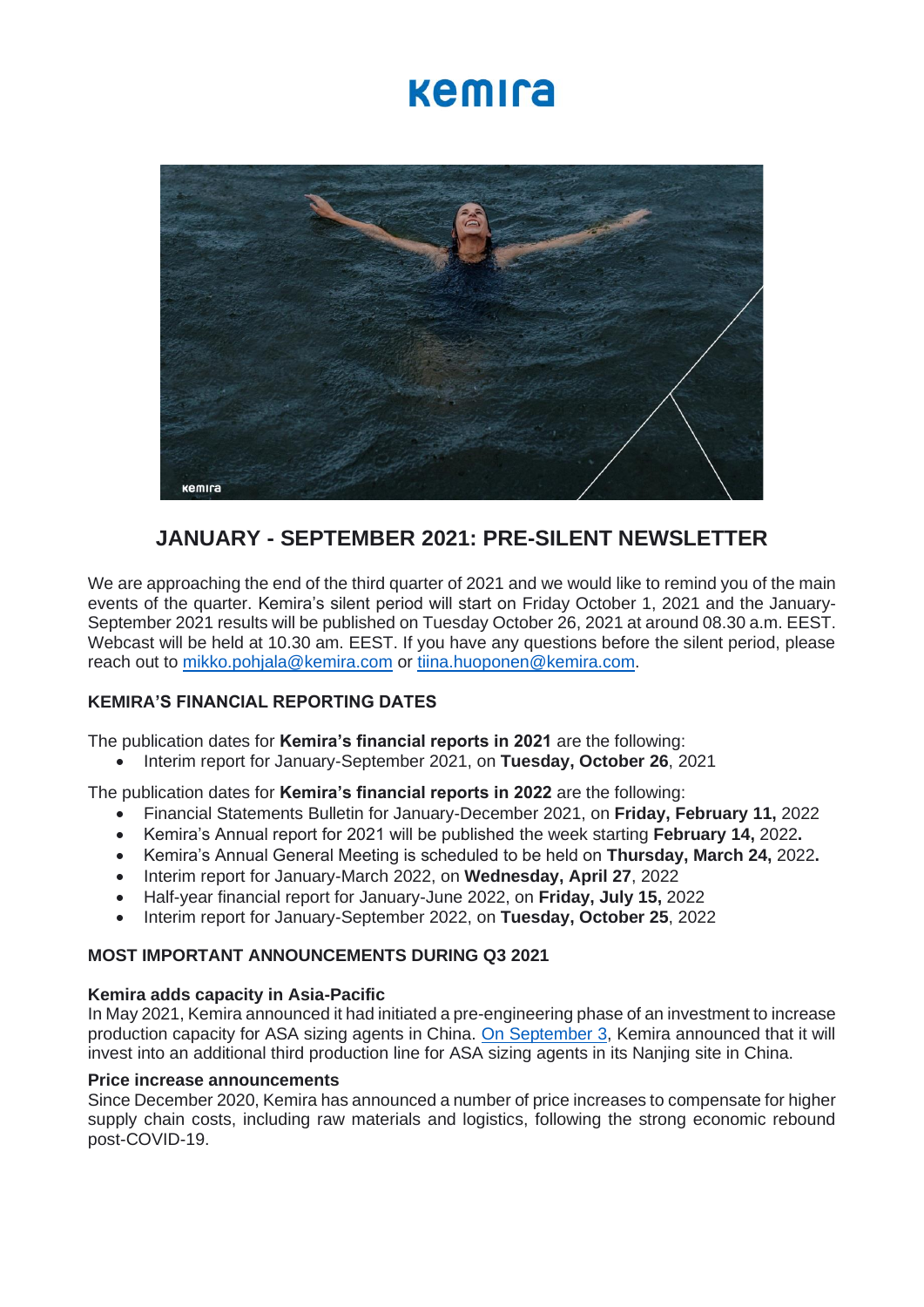# kemira

During Q3 2021, Kemira has announced price increases across product lines and geographies:

- September 14: [Kemira increases prices of inorganic coagulants in EMEA](https://www.kemira.com/company/media/newsroom/releases/kemira-increases-prices-of-inorganic-coagulants-in-emea/)
- September 9: Kemira increases prices of process and functional chemistries globally for [paper industry](https://www.kemira.com/company/media/newsroom/releases/kemira-increases-prices-of-process-and-functional-chemistries-globally-for-paper-industry/)
- September 2: [Kemira increases prices of polymers](https://www.kemira.com/company/media/newsroom/releases/kemira-increases-prices-of-polymers/)
- September 2: [Kemira increases prices of pulp bleaching chemicals in EMEA](https://www.kemira.com/company/media/newsroom/releases/kemira-increases-prices-of-pulp-bleaching-chemicals-in-emea/)
- August 24: Kemira increases prices of Inorganic Coagulants in Industry & Water, North [Americas, effective October 1, 2021](https://www.kemira.com/company/media/newsroom/releases/kemira-increases-prices-of-inorganic-coagulants-in-industry-water-north-americas-effective-october-1-2021/)

### **SimAnalytics investment**

Kemira invested in a minority share in a Finnish start-up focusing on production process intelligence. The partnership will enable Kemira to support its Pulp & Paper customers with data-driven predictive analytics. The investment is not expected to have a significant impact on Kemira's financials in the near future. Read more on the [press release](https://www.kemira.com/company/media/newsroom/releases/kemira-invests-in-simanalytics-and-advanced-production-process-intelligence/) published on August 18.

#### **Other stock exchange releases**

Other releases, including manager's transaction releases, can be found in [Kemira's newsroom.](https://www.kemira.com/company/media/newsroom/releases/kemira-oyj-announces-indicative-tender-offer-results-2/)

## **FREQUENTLY ASKED QUESTIONS DURING THE QUARTER**

### **How has Kemira's raw material basket developed during Q3?**

Kemira's raw material spend is around 1 BNEUR annually of which around 70% are non-oil related and around 30% oil & gas related raw materials (please see picture below for more details). For some of Kemira's raw materials it is difficult to find quoted market prices, but ethylene and propylene are feedstocks for many of Kemira's raw materials. Market prices for ethylene and propylene have continued to increase during Q3, which will impact also the price of Kemira's raw material purchases. Also palm oil price has continued to increase year-on-year in Q3 2021 (palm oil is feedstock for fatty acid). As discussed above, Kemira has announced a number of price increases to compensate for the rise in raw material prices.



## Kemira's cost structure and top raw materials

#### **What is the size and timeline of Kemira's new investment in China?**

Kemira will invest in a third production line for ASA sizing agents in its site in Nanjing in China. The capacity is expected to ramp-up late 2022 or early 2023. With the added capacity, Kemira will be able to better serve the growing APAC P&P market. Kemira has not disclosed the exact amount of the new investment but it is not material. Typically, investments like this are in the high single-digit or low double-digit millions.